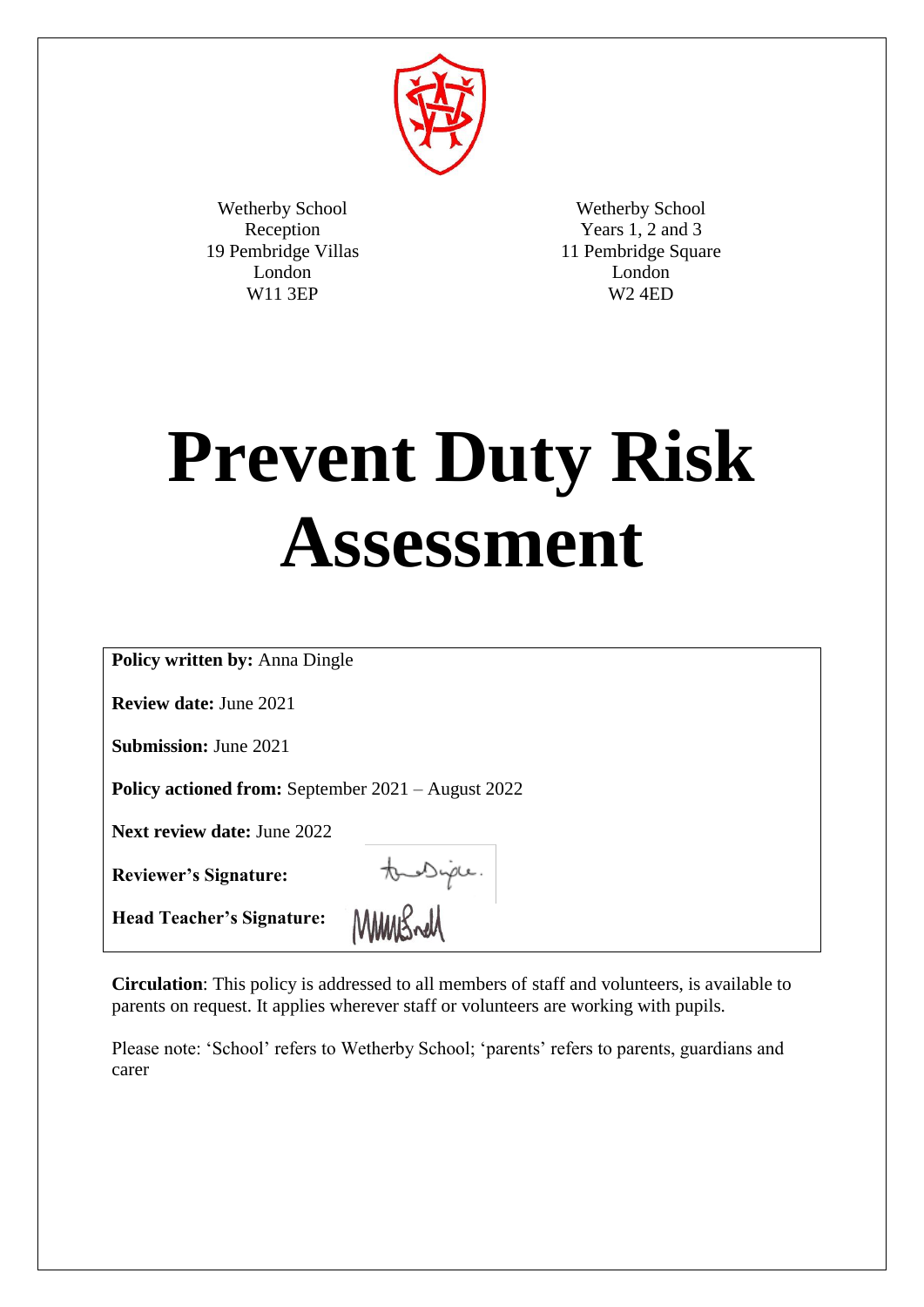



This risk assessment applies to all children in the school including all children in the EYFS

| ∣ 1 Q<br>Pembridae J<br>e and :<br>Location:<br>. Square<br>. . | <b>Risk</b><br><b>Reference</b><br>Assessment | <b>Risk</b><br>Anna<br>Assessment carried out bv: | 202<br><b>Date</b><br>September∶ |
|-----------------------------------------------------------------|-----------------------------------------------|---------------------------------------------------|----------------------------------|
| <b>Villas</b><br>Pembridge                                      | Number <sup>.</sup>                           | Designated Safeguarding Lead<br>Dinale.           |                                  |

| No. | <b>Prevent Vulnerability / Risk Area</b>                                                                                                                                                                                                                                                                                  | Action taken/already in place to mitigate / address risk                                                                                                                                                                                                                                                                                                                                                                                                                                                                                                                                                                                                                                                                                                                                                                                                                                                                                                                                                                                                                                                                                                                                                                                                                                                                                                                                                                                                                                                                                                                                                          |
|-----|---------------------------------------------------------------------------------------------------------------------------------------------------------------------------------------------------------------------------------------------------------------------------------------------------------------------------|-------------------------------------------------------------------------------------------------------------------------------------------------------------------------------------------------------------------------------------------------------------------------------------------------------------------------------------------------------------------------------------------------------------------------------------------------------------------------------------------------------------------------------------------------------------------------------------------------------------------------------------------------------------------------------------------------------------------------------------------------------------------------------------------------------------------------------------------------------------------------------------------------------------------------------------------------------------------------------------------------------------------------------------------------------------------------------------------------------------------------------------------------------------------------------------------------------------------------------------------------------------------------------------------------------------------------------------------------------------------------------------------------------------------------------------------------------------------------------------------------------------------------------------------------------------------------------------------------------------------|
|     | <b>Leadership</b><br>Do the following people have a good understanding<br>of their own and institutional responsibilities in<br>relation to the Prevent Duty?<br>$\triangleright$ Prevent Leads<br>$>$ SMT<br>$\triangleright$ Staff<br>> Board of Governors / Alpha Plus Directors<br>$\triangleright$ Safeguarding team | <b>Prevent Leads</b><br>The Prevent leads at Wetherby School are Anna Dingle and Jemima Jones. They are<br>responsible for overseeing the school Prevent action plan and updating all staff when<br>necessary.<br><b>SMT</b><br>All SMT have been trained in the Prevent Duty Guidance for England and Wales. They are<br>also aware of the Channel Duty.<br><b>Staff</b><br>All staff have been trained in the Prevent Duty and Guidance for England and Wales. They<br>are also aware of the Channel Duty. All staff are aware of the Prevent Leads at Wetherby<br>School. At Wetherby School we build boys' resilience to radicalisation by promoting<br>fundamental British values and enabling our pupils to challenge extremist views. All staff<br>have a statutory duty to have due regard to the need to prevent children from being drawn<br>into terrorism. In interpreting what is meant by 'due regard', we take guidance from the<br>government's Prevent Strategy, including the Channel programme, which aims to ensure<br>that vulnerable children of any faith, ethnicity or background receive support before their<br>vulnerabilities are exploited by those that would want them to embrace terrorism. There are<br>many other areas of the curriculum and school life where fundamental values are<br>promoted.<br>As part of the EYFS curriculum it is a statutory requirement for the teachers to plan<br>activities to promote each child's personal, social and emotional development. Boys are<br>individually supported in developing confidence, autonomy and self-respect. They are |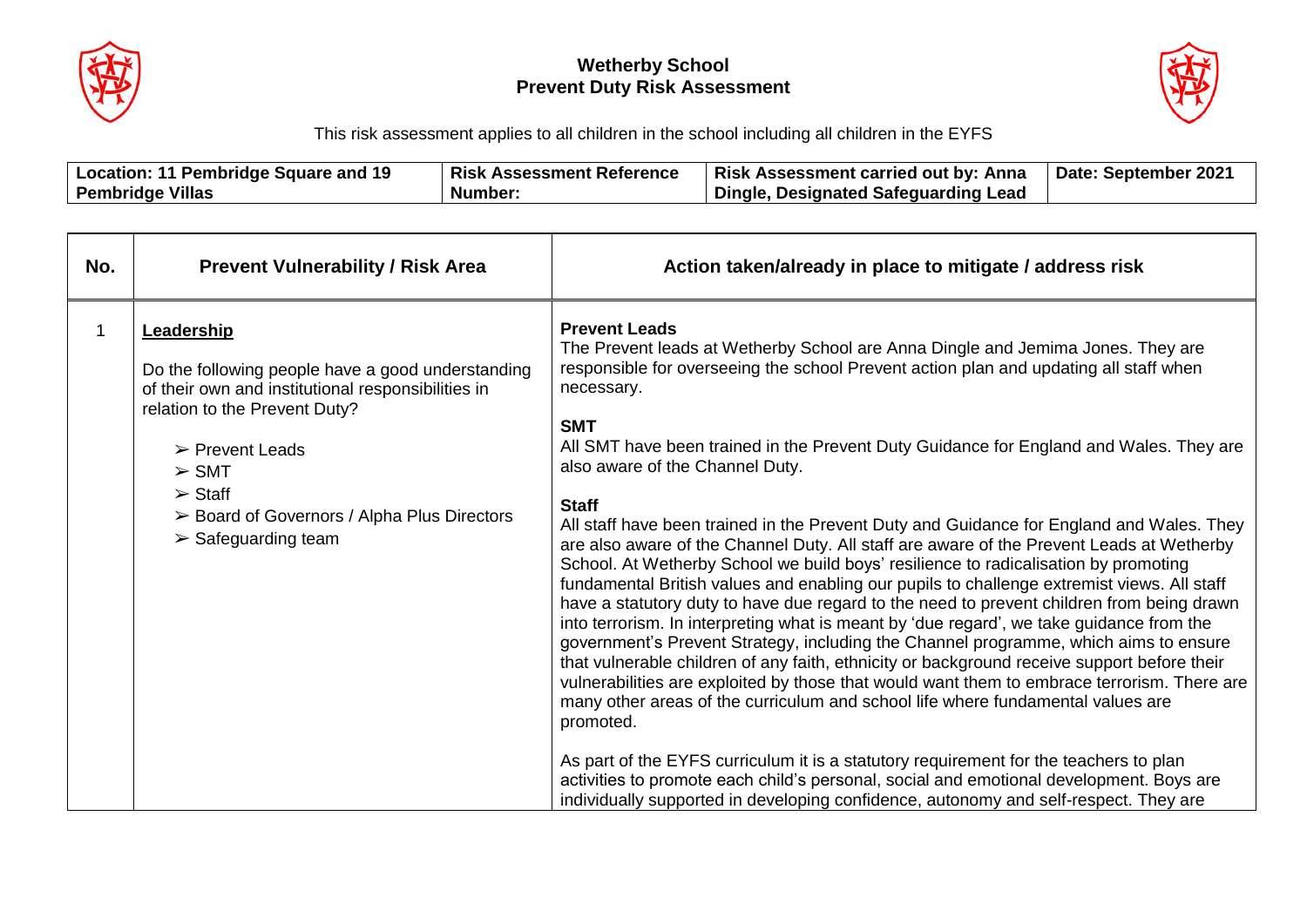



| No.            | <b>Prevent Vulnerability / Risk Area</b>                                                                                                    | Action taken/already in place to mitigate / address risk                                                                                                                                                                                                                                                                                                                                                                                                                                           |
|----------------|---------------------------------------------------------------------------------------------------------------------------------------------|----------------------------------------------------------------------------------------------------------------------------------------------------------------------------------------------------------------------------------------------------------------------------------------------------------------------------------------------------------------------------------------------------------------------------------------------------------------------------------------------------|
|                |                                                                                                                                             | encouraged to work and concentrate independently and also take part in all aspects of<br>school life, sharing and co-operating with other children and adults. The boys learn<br>acceptable ways to express their own feelings and to have respect for the feelings of<br>others. All boys are given the opportunity, as appropriate, to take responsibility for<br>themselves and also for others in the class. The boys learn to accept and celebrate<br>similarities and differences in others. |
|                |                                                                                                                                             | The Board of Governors / Alpha Plus Directors<br>The Board of Governors at Alpha Plus have an excellent understanding regarding the<br>Prevent Duty. John Withers, Education Director (Middle Years), is the named person<br>responsible for Prevent at Alpha Plus Head Office.                                                                                                                                                                                                                    |
|                |                                                                                                                                             | The Safeguarding Team<br>Anna Dingle is the Designated Senior Lead (DSL) for the whole school. Samuel Birch and<br>Abigail Salt are the deputy DSL's at 11 Pembridge Square. Jemima Jones is the deputy<br>DSL at 19 Pembridge Villas. They have all been trained in the Prevent Duty.                                                                                                                                                                                                             |
| $\overline{2}$ | Partnership<br>1) Is there active engagement from the institution's<br>Governors, SMT, managers and leaders?                                | The named person responsible for Prevent at Head Office is John Withers. He has<br>1)<br>been trained in this area. All staff and SMT have done Prevent Duty training on<br>Educare                                                                                                                                                                                                                                                                                                                |
|                | Does the institution have an identified single<br>(2)<br>point of contact (SPOC) in relation to Prevent?                                    | 2) Anna Dingle and Jemima Jones are the SPOC at Wetherby School.                                                                                                                                                                                                                                                                                                                                                                                                                                   |
|                | 3) Does the institution engage with the BIS<br>Regional Prevent Co-ordinator, Local Authority<br>Police Prevent Leads and engage with local | 3) They will engage with the BIS Regional Prevent Co-ordinator, Local Authority Police<br>Prevent Leads and local Prevent Boards / Steering Groups at strategic and operational<br>level. They are aware of who the Local Authority and police Prevent leads are.                                                                                                                                                                                                                                  |
|                | Prevent Boards/Steering Groups at strategic an<br>operational level?                                                                        | <b>Local Authority (LA) Prevent Lead:</b><br>Tina Bencik (Prevent Education Officer) Telephone: 0208 753 5727 Mobile: 07977470316<br>Email: tina.bencik@lbhf.gov.uk                                                                                                                                                                                                                                                                                                                                |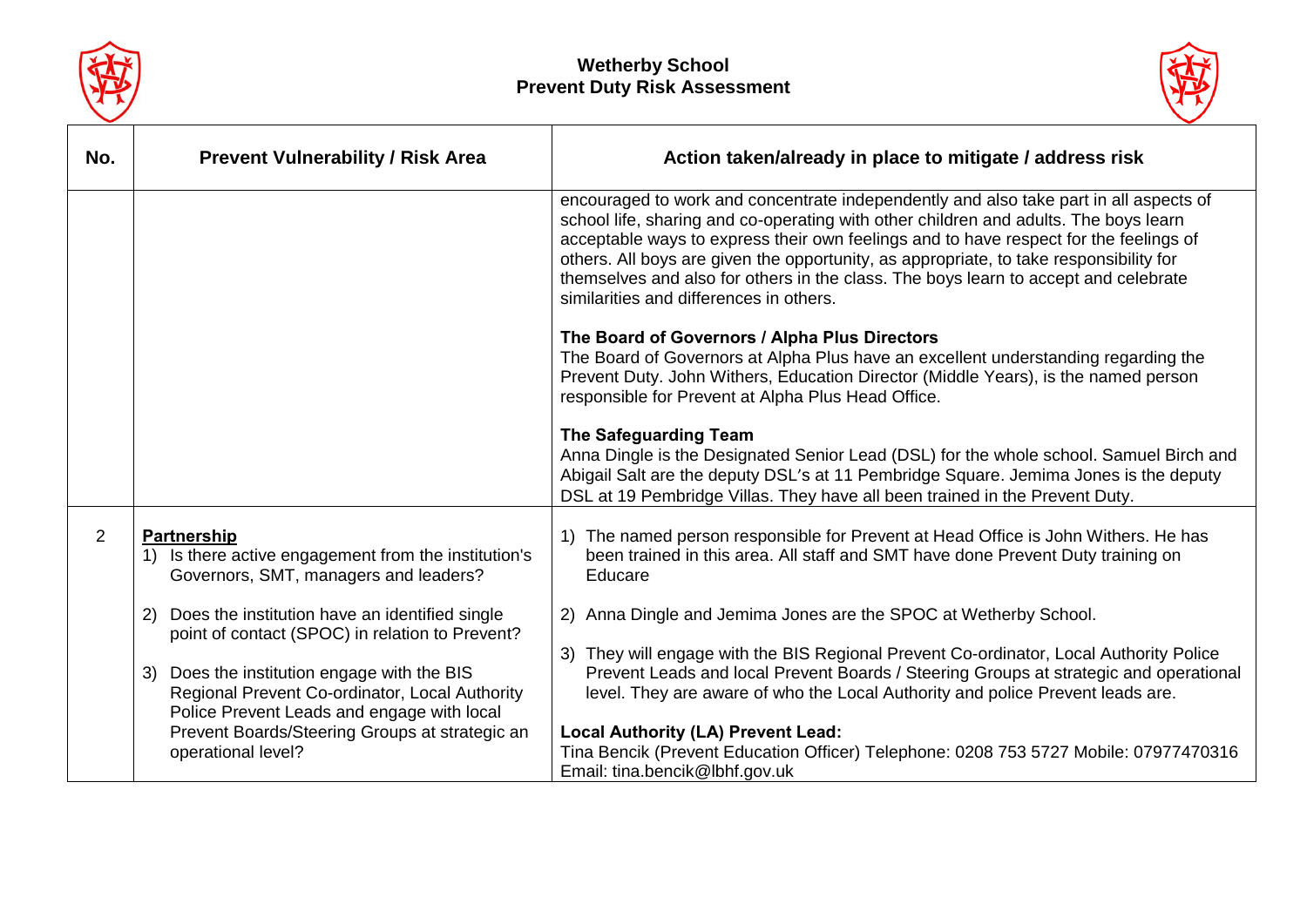



| No. | <b>Prevent Vulnerability / Risk Area</b>                                                                                                                                                                                                                                                                                                                                                                                                                                                       | Action taken/already in place to mitigate / address risk                                                                                                                                                                                                                                                                                                                                                                                                                                                                                                                                                                                                                                                                                                                                                                                                                                                                                |
|-----|------------------------------------------------------------------------------------------------------------------------------------------------------------------------------------------------------------------------------------------------------------------------------------------------------------------------------------------------------------------------------------------------------------------------------------------------------------------------------------------------|-----------------------------------------------------------------------------------------------------------------------------------------------------------------------------------------------------------------------------------------------------------------------------------------------------------------------------------------------------------------------------------------------------------------------------------------------------------------------------------------------------------------------------------------------------------------------------------------------------------------------------------------------------------------------------------------------------------------------------------------------------------------------------------------------------------------------------------------------------------------------------------------------------------------------------------------|
|     |                                                                                                                                                                                                                                                                                                                                                                                                                                                                                                | Kensington and Chelsea (Metropolitan Police):<br>Anti-Terrorist Hotline on 0800 789 321<br>https://www.rbkc.gov.uk/community-and-local-life/community-safety/crime-<br>prevention/prevent-strategy                                                                                                                                                                                                                                                                                                                                                                                                                                                                                                                                                                                                                                                                                                                                      |
| 3   | <b>Staff Training</b><br>Do all staff have sufficient knowledge and<br>confidence to:<br>1) Exemplify British values in their management,<br>teaching and through general behaviours in the<br>institution<br>Understand the factors that make people<br><sup>2)</sup><br>vulnerable to being drawn into terrorism and to<br>challenge extremist ideas which are used by<br>terrorist groups and can purport to legitimise<br>terrorism<br>3) Have sufficient training to be able to recognize | The Deputy Head and Assistant Head (Academic) have ensured that all planning<br>across the curriculum promotes fundamental British values where possible. All policies<br>and procedures at Wetherby School reflect our commitment to promoting fundamental<br>British values. This also takes into account other areas of school life. Staff attend<br>assemblies on FBV.<br>2) As well as being trained in the Prevent Duty and fundamental British values, all staff<br>have been given a copy of any necessary documentation pertinent to these areas.<br>Copies of articles have been displayed in staffrooms at both sites.<br>All staff and SMT have done Prevent Duty training on Educare. This has given staff a<br>3)<br>good understanding of the Prevent Duty and Guidance for England and Wales. All staff<br>have to read the Safeguarding Policy. All staff are aware of the Prevent leads and<br>DSLs for safeguarding. |
|     | his vulnerability and be aware of what action to<br>take in response                                                                                                                                                                                                                                                                                                                                                                                                                           |                                                                                                                                                                                                                                                                                                                                                                                                                                                                                                                                                                                                                                                                                                                                                                                                                                                                                                                                         |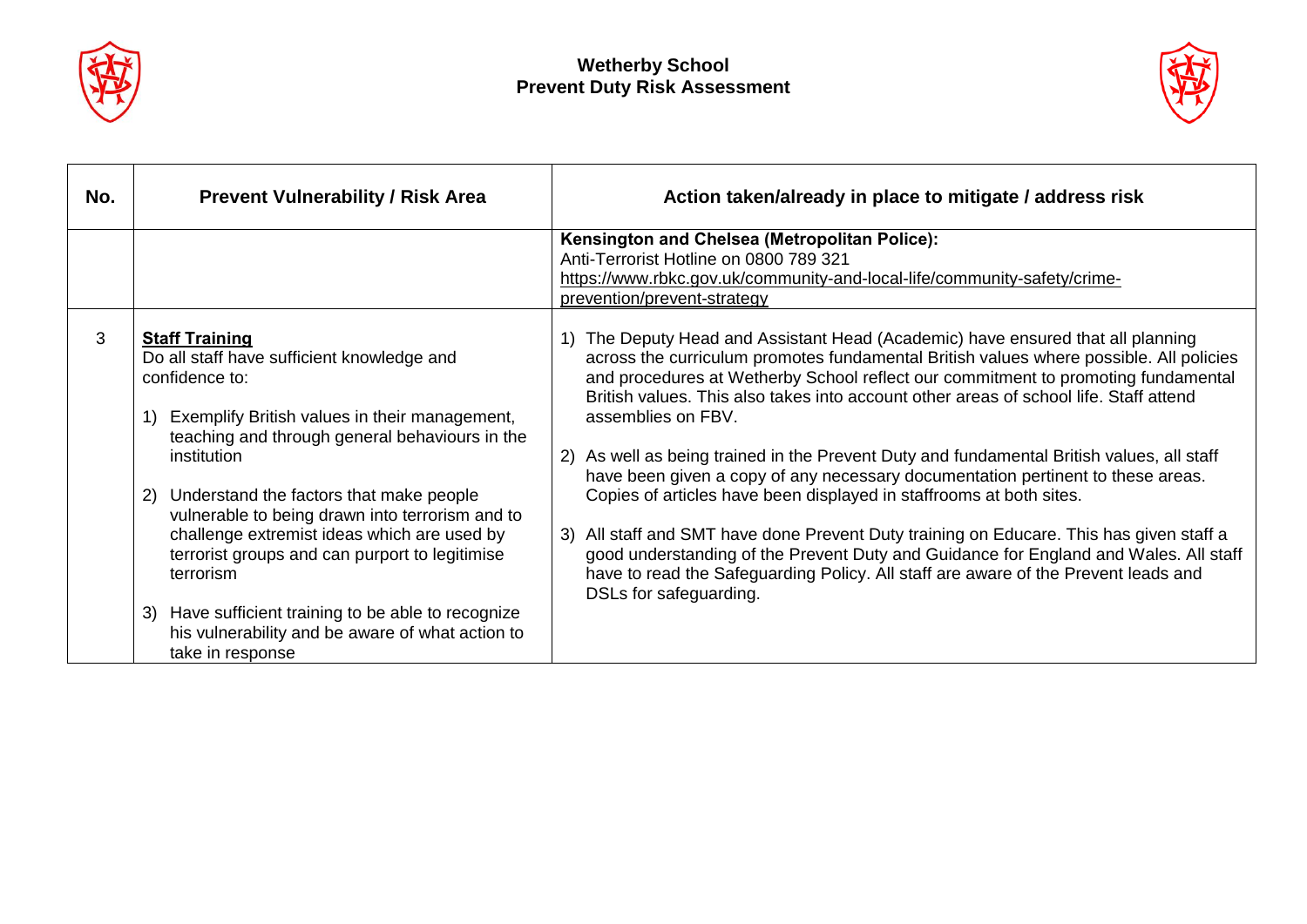



| No.            | <b>Prevent Vulnerability / Risk Area</b>                                                                                                                                                                                                      | Action taken/already in place to mitigate / address risk                                                                                                                                                                                                                                                                                                                                                                                                                                                                                                               |
|----------------|-----------------------------------------------------------------------------------------------------------------------------------------------------------------------------------------------------------------------------------------------|------------------------------------------------------------------------------------------------------------------------------------------------------------------------------------------------------------------------------------------------------------------------------------------------------------------------------------------------------------------------------------------------------------------------------------------------------------------------------------------------------------------------------------------------------------------------|
| $\overline{4}$ | Welfare, pastoral and chaplaincy support<br>1) Are there adequate arrangements and resources<br>in place that provide pastoral care and support<br>as required by the institution?<br>Does the institution have chaplaincy provision or<br>2) | At Wetherby School the Deputy Head is the Prevent lead. All staff are aware of the role<br>of the Prevent Lead and know that she is the DSL for safeguarding and is one of the<br>Prevent leads. There is a Pastoral Care Policy and staff are aware of the procedures<br>regarding children who are causing concern. The Deputy Head and Assistant Head<br>(Pastoral) will offer guidance and support.                                                                                                                                                                |
|                | is this support signposted locally or brought in?<br>Are their adequate monitoring arrangements to<br>3)<br>ensure that this support is effective and supports<br>the institutions welfare and equality policies?                             | At Wetherby School we do not have any chaplaincy provision on site. However, should<br>2)<br>this be required there are various religious institutions within the local area that could<br>be called upon if necessary. The Deputy Head or Headmaster should be asked for<br>further information. Within the local area Wetherby School uses St Matthew's Church<br>for all of their services.                                                                                                                                                                         |
|                |                                                                                                                                                                                                                                               | All policies and procedures are reviewed regularly and the Deputy Head and the SMT<br>3)<br>monitor this closely.                                                                                                                                                                                                                                                                                                                                                                                                                                                      |
| 5              | <b>Speakers and events</b><br>1) Is there an effective policy / framework for<br>managing speaker requests?<br>2)<br>Is it well communicated to staff / students and<br>compiled with?                                                        | At Wetherby School we welcome guest speakers to speak to the boys. We follow our<br>safeguarding procedures and guest speakers are never left alone with our children.<br>Guest speakers are normally from well-known charities and are DBS checked. Before<br>the guest speaker comes into school a member of staff will have spoken with them<br>about the content of presentation. Should there be any spurious content that falls below<br>our expectations, the guest speaker will not be allowed to speak to the boys. Refer to<br><b>School Visitors Policy</b> |
|                | Is there a policy / framework for managing on<br>3)<br>campus events i.e. charity events?                                                                                                                                                     | All staff must check with the Headmaster and Deputy Head and / or Assistant Head<br>(2)<br>(Wellbeing and Co-Curricular) whether guest speakers are allowed into school.                                                                                                                                                                                                                                                                                                                                                                                               |
|                |                                                                                                                                                                                                                                               | We do not run any external events at Wetherby School. Most clubs are run by school<br>3)<br>staff. Any clubs that are run by external agencies have been through our recruitment<br>procedures and are registered on the single central register.                                                                                                                                                                                                                                                                                                                      |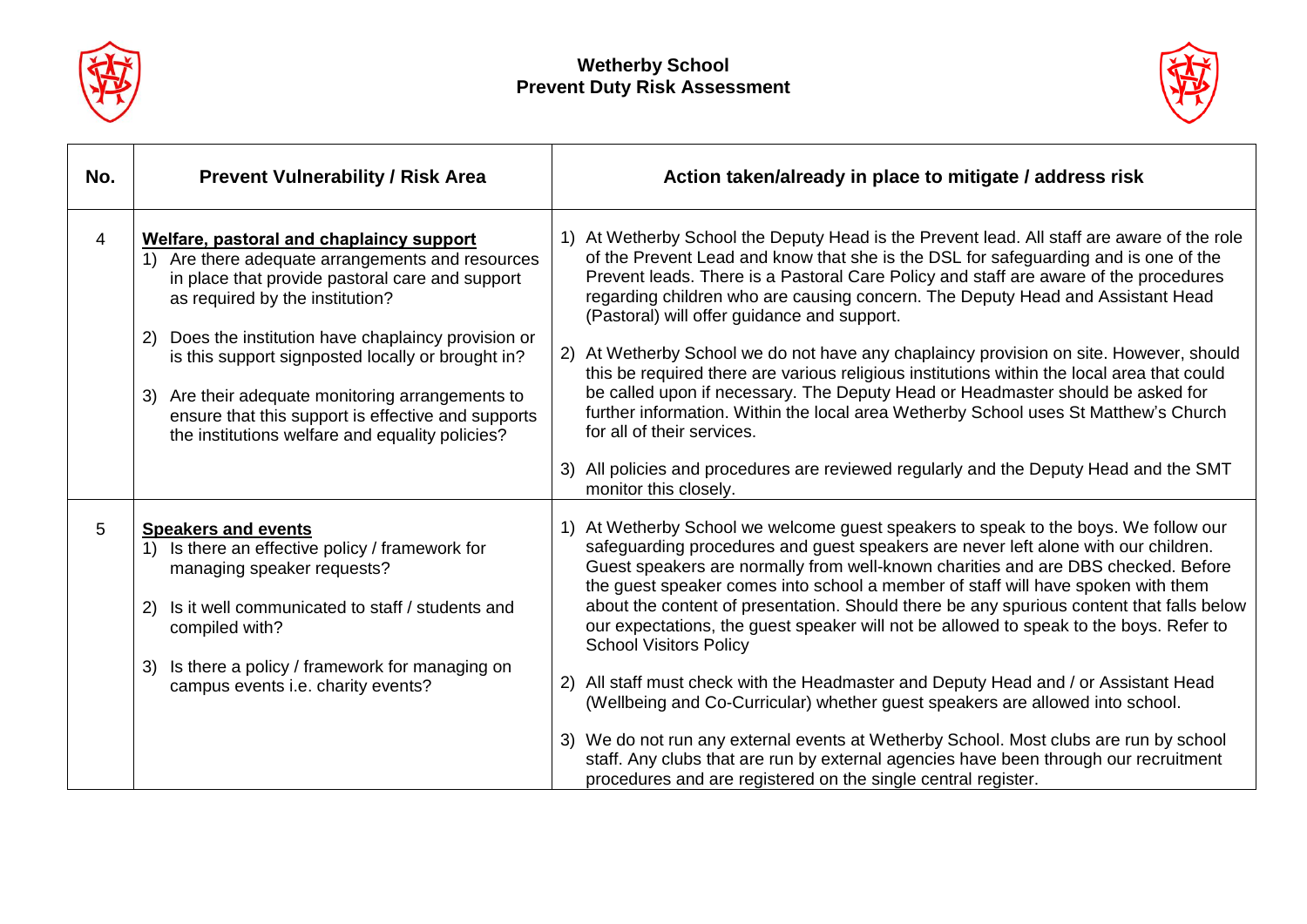



| No.            | <b>Prevent Vulnerability / Risk Area</b>                                                                                                                                                                                                                                                                                                                                                                                                              | Action taken/already in place to mitigate / address risk                                                                                                                                                                                                                                                                                                                                                                                                                                                                                                                                                                                                                                                                                                                                                                                                                                                                                                                                                                |
|----------------|-------------------------------------------------------------------------------------------------------------------------------------------------------------------------------------------------------------------------------------------------------------------------------------------------------------------------------------------------------------------------------------------------------------------------------------------------------|-------------------------------------------------------------------------------------------------------------------------------------------------------------------------------------------------------------------------------------------------------------------------------------------------------------------------------------------------------------------------------------------------------------------------------------------------------------------------------------------------------------------------------------------------------------------------------------------------------------------------------------------------------------------------------------------------------------------------------------------------------------------------------------------------------------------------------------------------------------------------------------------------------------------------------------------------------------------------------------------------------------------------|
| 6              | <b>Safety Online</b><br>1) Does the institution have a policy relating to the<br>use of IT and does it contain a specific reference<br>and inclusion of the Prevent Duty?<br>2) Does the institution employ filtering / firewall<br>systems to prevent staff / students / visitors from<br>accessing extremist websites and material?<br>Does the system alert to serious and / or<br>3)<br>repeated breaches or attempted breaches of the<br>policy? | Wetherby School has strict procedures in place with regards to online safety and ICT<br>Usage within the school. The policy for mobile phones and electronic devices is outlined<br>in our Safeguarding Policy. There is also an Online Safety Policy and ICT Usage for both<br>staff and boys.<br>2) The Alpha Plus group have installed a firewall / filtering system to prevent everyone from<br>accessing extremist websites and materials. This is regularly checked by the DSL or<br>Head and is monitored closely by Alpha Plus staff. Any problems / issues are reported<br>immediately. All boys know what to do should there be anything that pops up on the<br>screen they are unaware of.                                                                                                                                                                                                                                                                                                                   |
|                |                                                                                                                                                                                                                                                                                                                                                                                                                                                       | 3) The system reports serious and repeated breaches or attempted breaches of the policy.                                                                                                                                                                                                                                                                                                                                                                                                                                                                                                                                                                                                                                                                                                                                                                                                                                                                                                                                |
| $\overline{7}$ | <b>Prayer and Faith Facilities</b><br>Does the institution have prayer facilities?<br>1)<br>Are there good governance and management<br>2)<br>procedures in place in respect of activities and<br>space in these facilities?                                                                                                                                                                                                                          | 1) At Wetherby School we do not have any prayer facilities.<br>$2)$ n/a                                                                                                                                                                                                                                                                                                                                                                                                                                                                                                                                                                                                                                                                                                                                                                                                                                                                                                                                                 |
| 8              | <b>Campus Security</b><br>1) Are there effective arrangements in place to<br>manage access to the campus by visitors and<br>non-students / staff?                                                                                                                                                                                                                                                                                                     | 1) All points of entry and exit to and from both sites at Wetherby School are operated on a<br>keypad entry system with a security code that is changed regularly. Only staff members<br>are aware of this code. There are CCTV cameras, internally and externally, on both<br>sites. All visitors into the school are required to ring the bell and say who they are to the<br>school office. The school offices know the names of people who are authorised to collect<br>the boys. If in doubt they will follow the necessary procedures with regards to who the<br>boy will go home with. The school office also is aware of any visitors who have<br>appointments with members of staff. When the boys are dropped off and collected the<br>Headmaster or a member of the SMT will be standing in the doors to greet the boys.<br>Parents are asked prior to joining the school to complete an information form clearly<br>stating who may or may not collect their son. We require parents to introduce us to the |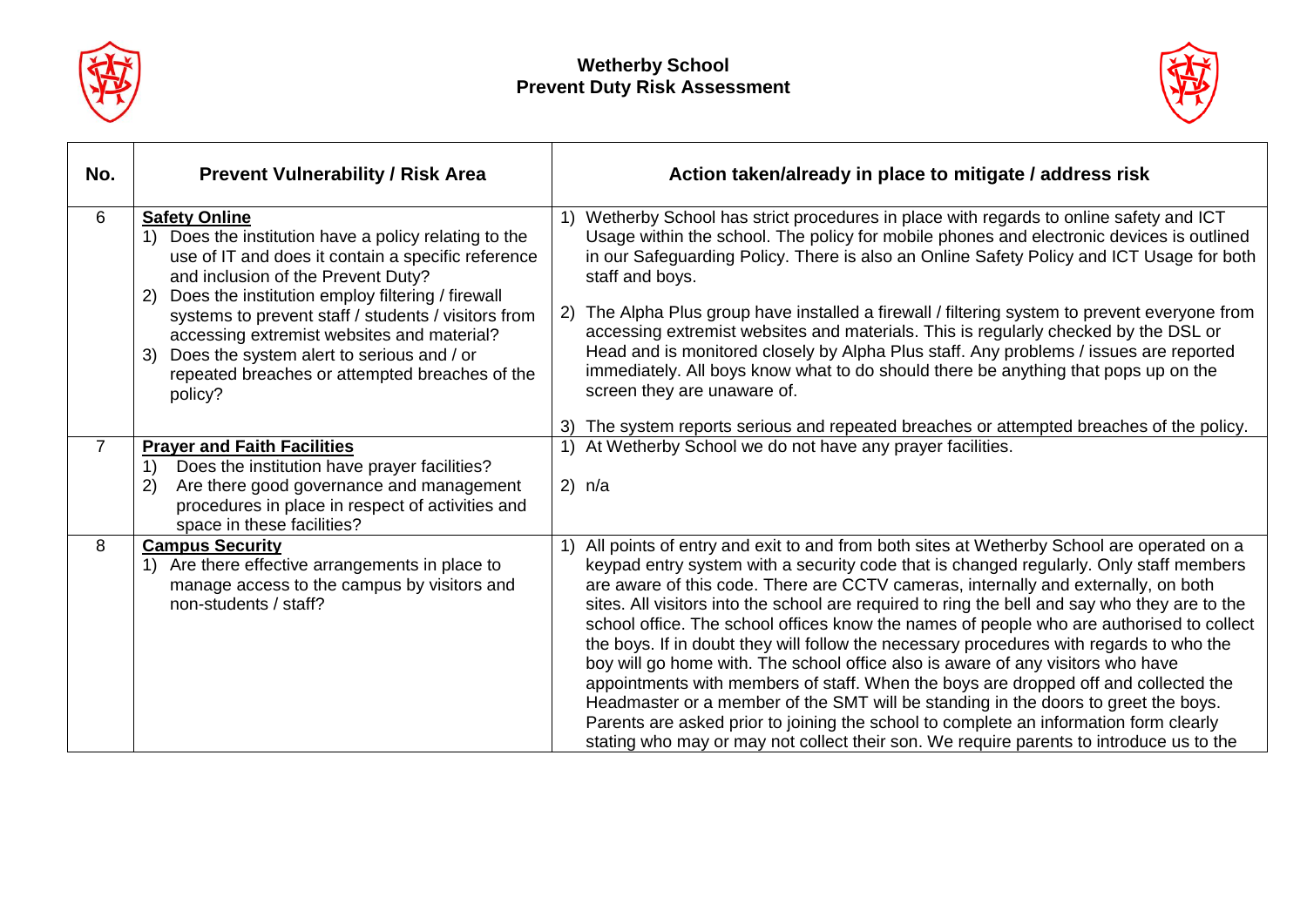



| No. | <b>Prevent Vulnerability / Risk Area</b>                                                                                                                                                                                                                                  | Action taken/already in place to mitigate / address risk                                                                                                                                                                                                                                                                                                                                                                                                                                                                                                                                                                                                                                                                                                                                                                                                                               |
|-----|---------------------------------------------------------------------------------------------------------------------------------------------------------------------------------------------------------------------------------------------------------------------------|----------------------------------------------------------------------------------------------------------------------------------------------------------------------------------------------------------------------------------------------------------------------------------------------------------------------------------------------------------------------------------------------------------------------------------------------------------------------------------------------------------------------------------------------------------------------------------------------------------------------------------------------------------------------------------------------------------------------------------------------------------------------------------------------------------------------------------------------------------------------------------------|
|     | Is there a policy regarding the wearing of ID on<br>2)<br>campus? Is it enforced?<br>Are dangerous substances kept and stored on<br>3)<br>site?<br>Is there a policy covering the distribution (including<br>4)<br>electronic) of leaflets or other publicising material? | new person who will be collecting their son. If a boy is going home with another family,<br>or person, written, emailed or permission by phone must be received by the class<br>teacher or contact made with the school office. If a parent has not made contact to give<br>authorisation, the boy will not be allowed home with someone else until we have been<br>in contact with one of his parents.<br>All visitors should report to the school office on entry to the school. Here they will have<br>to sign in through the electronic signing in system and will have to wear a Wetherby<br>visitor label which will be given to them on arrival<br>3) There are no dangerous substances kept and stored on site. All cleaning products are<br>non-toxic and are kept in a locked cupboard. All staff have been trained in COSHH as<br>part of their health and safety training. |
|     |                                                                                                                                                                                                                                                                           | 4) The distribution of any leaflet or publicising materials are checked with the Headmaster<br>and / or the Deputy Head. Any notices to be displayed at both sites should be checked<br>by the Headmaster and / or the Deputy Head.                                                                                                                                                                                                                                                                                                                                                                                                                                                                                                                                                                                                                                                    |
| 9   | <b>Safeguarding</b><br>Is protection against the risk of radicalisation and<br>1)<br>extremism included within Safeguarding and other<br>relevant policies?                                                                                                               | Prevent Duty Guidance is outlined in Wetherby School's Safeguarding Policy. All staff<br>1)<br>have signed off to say they have read this policy. The Prevent Duty is outlined in other<br>necessary policies.                                                                                                                                                                                                                                                                                                                                                                                                                                                                                                                                                                                                                                                                         |
|     | Do safeguarding and welfare staff receive<br>2)<br>additional and ongoing training to enable the<br>effective understanding and handling of referrals                                                                                                                     | Our Prevent leads will follow the procedures outlined in the Safeguarding Policy with<br>regards to handling referrals relating to radicalisation and extremism.                                                                                                                                                                                                                                                                                                                                                                                                                                                                                                                                                                                                                                                                                                                       |
|     | relating to radicalisation and extremism?<br>Does the institution utilise Channel as a support<br>3)<br>mechanism in cases of radicalisation and                                                                                                                          | 3) Wetherby School will use the Channel process to report any cases of radicalisation and<br>extremism.                                                                                                                                                                                                                                                                                                                                                                                                                                                                                                                                                                                                                                                                                                                                                                                |
|     | extremism?<br>Does the institution have a policy regarding<br>4)<br>referral to Channel identifying a recognised                                                                                                                                                          | Wetherby School does not have a separate policy for the referral to Channel. This is all<br>4)<br>within our Safeguarding Policy.                                                                                                                                                                                                                                                                                                                                                                                                                                                                                                                                                                                                                                                                                                                                                      |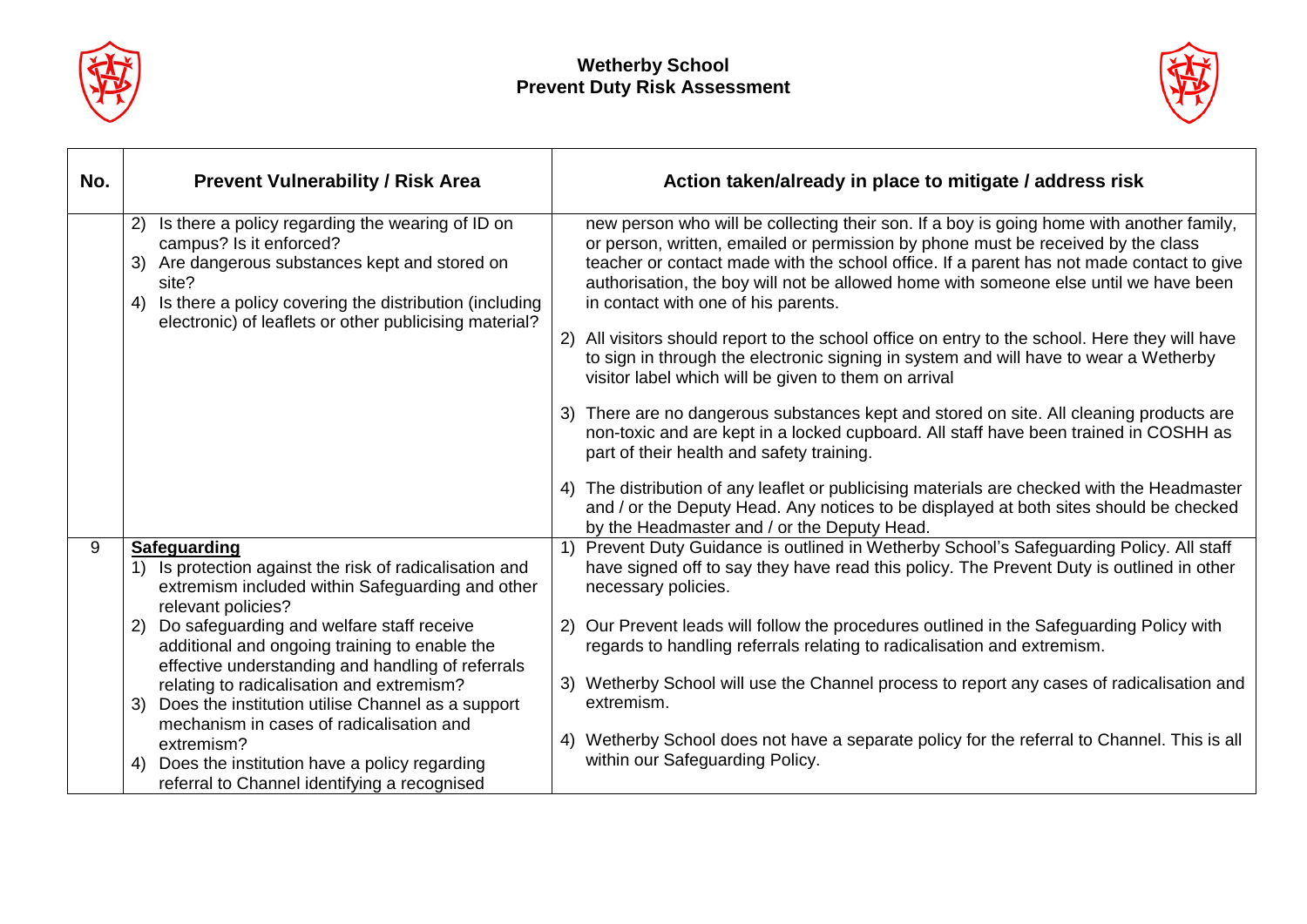



|     | pathway and threshold for referral?                                                                                                                                                                                                                                                                                                                                                                                                                                                                                                                                                                                                                                                |                                                                                                                                                                                                                                                                                                                                                                                                                                                                                                                                                                                                                                                                                                                                                                                                                                                                                                                                                                                                                                                                     |
|-----|------------------------------------------------------------------------------------------------------------------------------------------------------------------------------------------------------------------------------------------------------------------------------------------------------------------------------------------------------------------------------------------------------------------------------------------------------------------------------------------------------------------------------------------------------------------------------------------------------------------------------------------------------------------------------------|---------------------------------------------------------------------------------------------------------------------------------------------------------------------------------------------------------------------------------------------------------------------------------------------------------------------------------------------------------------------------------------------------------------------------------------------------------------------------------------------------------------------------------------------------------------------------------------------------------------------------------------------------------------------------------------------------------------------------------------------------------------------------------------------------------------------------------------------------------------------------------------------------------------------------------------------------------------------------------------------------------------------------------------------------------------------|
| No. | <b>Prevent Vulnerability / Risk Area</b>                                                                                                                                                                                                                                                                                                                                                                                                                                                                                                                                                                                                                                           | Action taken/already in place to mitigate / address risk                                                                                                                                                                                                                                                                                                                                                                                                                                                                                                                                                                                                                                                                                                                                                                                                                                                                                                                                                                                                            |
| 10  | <b>Communications</b><br>Is the institution Prevent Lead and their role widely<br>$\left( \begin{matrix} 1 \end{matrix} \right)$<br>known across the institution?<br>Are staff and students made aware of the Prevent<br>2)<br>Duty, current risks and appropriate activities in this<br>area?<br>Are there information sharing protocols in place to<br>3)<br>facilitate information sharing with Prevent<br>partners?                                                                                                                                                                                                                                                            | 1) All staff are aware of who the Prevent leads are at Wetherby School.<br>2) A copy of the guidance for England and Wales regarding the Prevent Duty in both<br>staffrooms. All staff and SMT have done Prevent Duty training on Educare. Our<br>classrooms are safe spaces where boys can understand and discuss a wide range of<br>sensitive topics, including extremism. In the process of promoting critical thinking, and<br>in learning how to challenge terrorist ideologies, we recognise that staff may<br>occasionally find themselves with a paradox. In an educational and developmental<br>context, it is natural for children to want to explore and question different values and<br>beliefs, some of which may, if only hypothetically or temporarily, challenge fundamental<br>British values. Our staff exercise careful professional judgement in such cases, and<br>above all, whether inside or outside the classroom, are particularly alert to risk -<br>indicators of vulnerable children and, if appropriate, must seek further guidance. |
|     |                                                                                                                                                                                                                                                                                                                                                                                                                                                                                                                                                                                                                                                                                    | 3) Wetherby School belongs to the Alpha Plus Group. Within this group there are<br>information sharing protocols. Information is also shared with the LA Prevent Leads.                                                                                                                                                                                                                                                                                                                                                                                                                                                                                                                                                                                                                                                                                                                                                                                                                                                                                             |
| 11  | <b>Incident Management</b><br>Does the institution have a critical incident<br>1)<br>management plan which is capable of dealing<br>terrorist related issues?<br>Is a suitably trained and informed person identified<br>2)<br>to lead on the response to such an incident?<br>Does the communications / media department<br>3)<br>understand the nature of such an incident and the<br>response that may be required?<br>Does the institution have effective arrangements in<br>4)<br>place to identify and respond to tensions on or off<br>campus which might impact upon staff, student<br>and / or public safety?<br>Are effective arrangements in place to ensure that<br>5) | 1) At Wetherby School we have Crisis Management Procedures. We also have a<br>Business Continuity Plan as well as lockdown procedures.<br>2) Within both documents there are named persons responsible for different areas /<br>aspects.<br>3) At Wetherby School all communications are handled by Adrian Langan -<br>07810 820 312. Head Office are also part of the communications process.<br>4) Adrian Langan will communicate with the school with guidance on what protocols<br>should be followed.<br>There are effective arrangements in place to ensure staff and children are appraised of<br>5)                                                                                                                                                                                                                                                                                                                                                                                                                                                         |